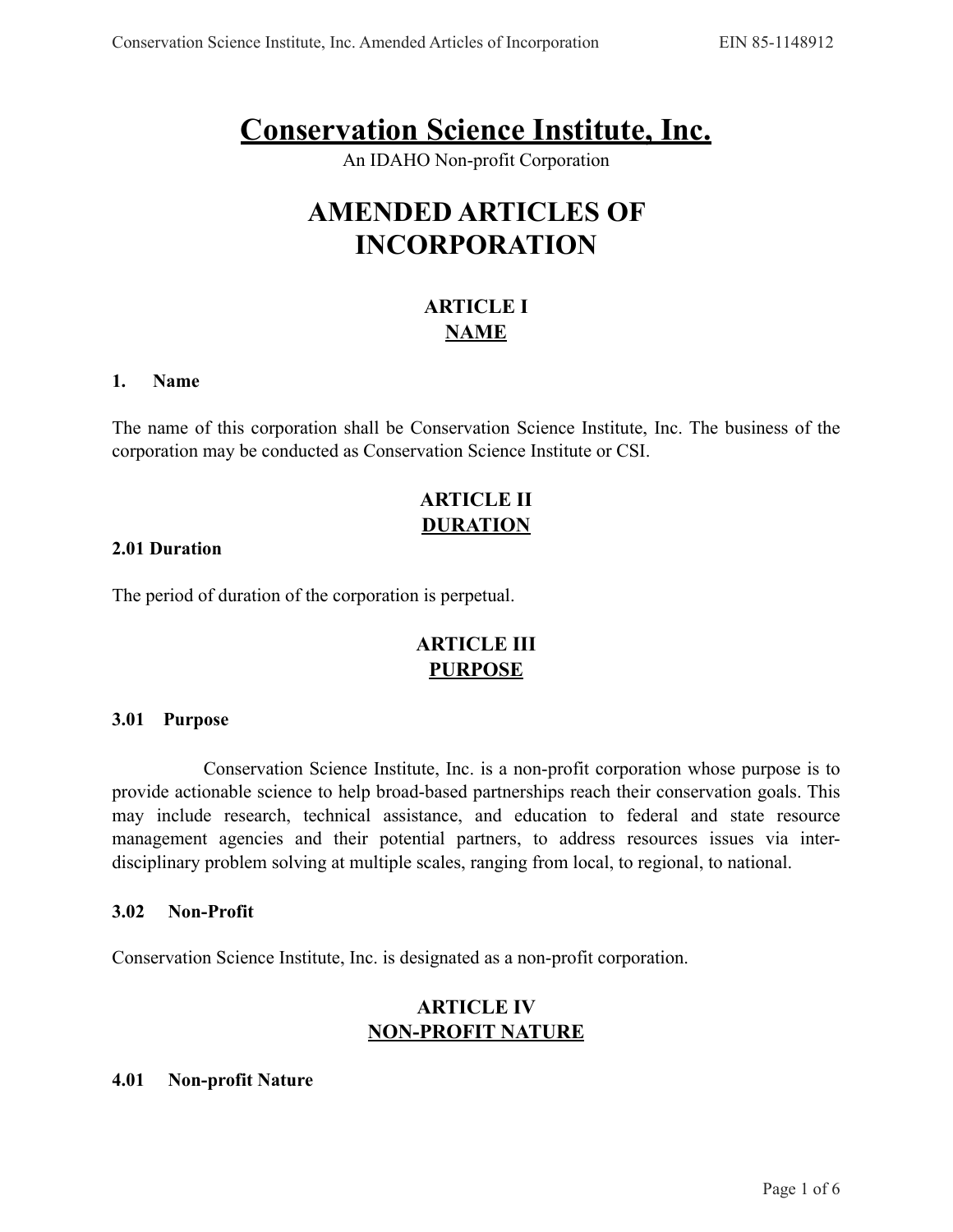Conservation Science Institute, Inc. is organized exclusively for scientific and educational purposes including, for such purposes, the making of distributions to organizations that qualify as exempt organizations under section  $501(c)(3)$  of the Internal Revenue Code, or corresponding section of any future federal tax code. No part of the net earnings of Conservation Science Institute, Inc. shall inure to the benefit of, or be distributable to its members, trustees, officers, or other private persons, except that the corporation shall be authorized and empowered to pay reasonable compensation for services rendered and to make payments and distributions in furtherance of the purposes set forth in the purpose clause hereof.

Notwithstanding any other provision of this document, the corporation shall not carry on any other activities not permitted to be carried on (a) by any organization exempt from federal income tax under section 501 (c) (3) of the Internal Revenue Code, corresponding section of any future federal tax code, or (b) by an organization, contributions to which are deductible under section 170 (c) (2) of the Internal Revenue Code, or corresponding section of any future federal tax code.

Conservation Science Institute, Inc. is not organized and shall not be operated for the private gain of any person. The property of the corporation is irrevocably dedicated to its educational and charitable purposes. No part of the assets, receipts, or net earnings of the corporation shall inure to the benefit of, or be distributed to any individual. The corporation may, however, pay reasonable compensation for services rendered, and make other payments and distributions consistent with these Articles.

#### **4.02 Personal Liability**

No officer or director of this corporation shall be personally liable for the debts or obligations of Conservation Science Institute, Inc. of any nature whatsoever, nor shall any of the property or assets of the officers or directors be subject to the payment of the debts or obligations of this corporation.

#### **4.03 Dissolution**

Upon termination or dissolution of the Conservation Science Institute, Inc., any assets lawfully available for distribution shall be distributed to one (1) or more qualifying organizations described in Section 501(c)(3) of the Internal Revenue Code of 1986 (or described in any corresponding provision of any successor statute) which organization or organizations have a charitable purpose which, at least generally, includes a purpose similar to the terminating or dissolving corporation.

The organization to receive the assets of the Conservation Science Institute, Inc. hereunder shall be selected by the discretion of a majority of the managing body of the Conservation Science Institute, Inc. and if its members cannot so agree, then the recipient organization shall be selected pursuant to a verified petition in equity filed in a court of proper jurisdiction against the Conservation Science Institute, Inc. by one (1) or more of its managing body which verified petition shall contain such statements as reasonably indicate the applicability of this section. The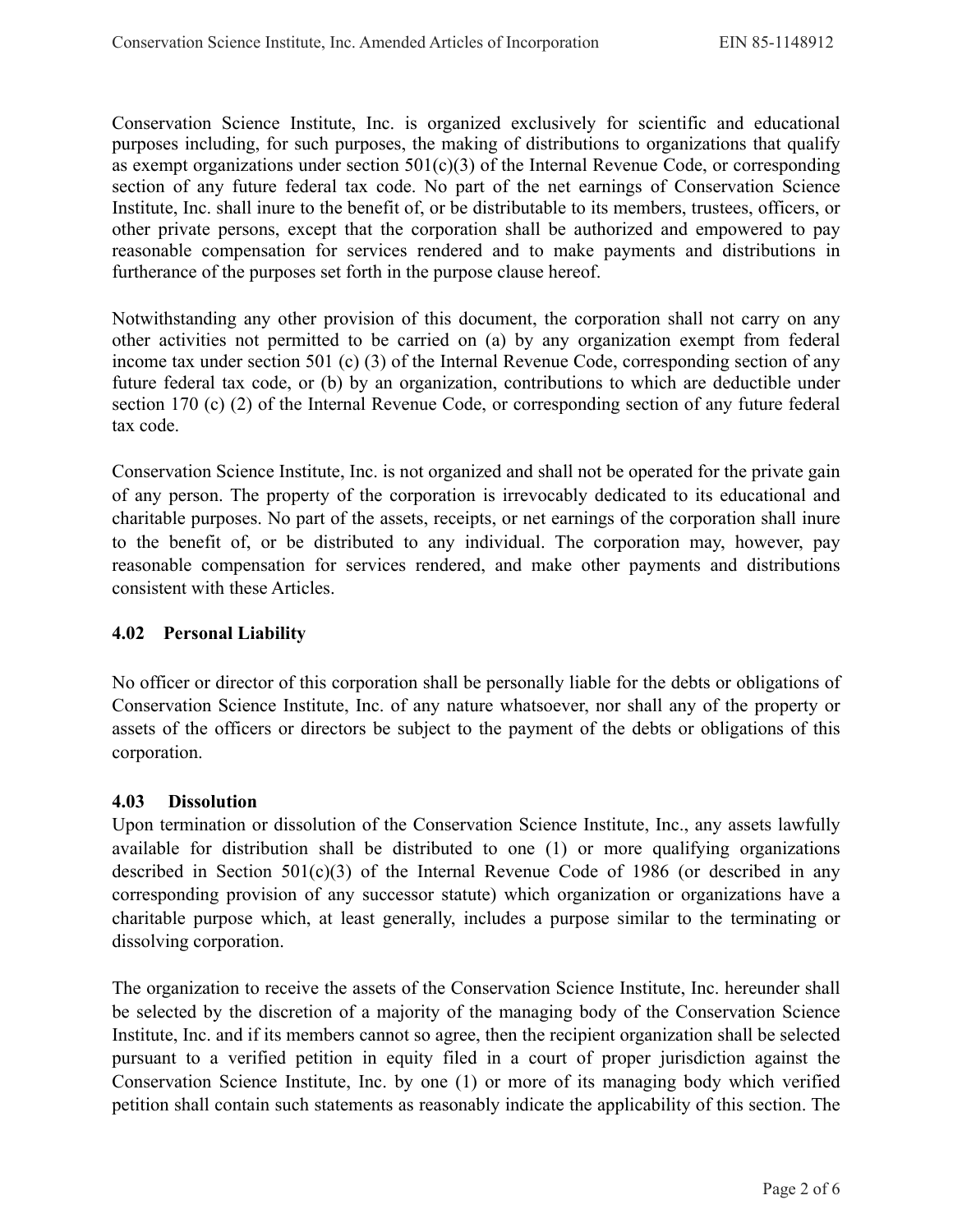court upon a finding that this section is applicable shall select the qualifying organization or organizations to receive the assets to be distributed, giving preference if practicable to organizations located within the State of IDAHO.

In the event that the court shall find that this section is applicable but that there is no qualifying organization known to it which has a charitable purpose, which, at least generally, includes a purpose similar to this corporation, then the court shall direct the distribution of its assets lawfully available for distribution to the Treasurer of the State of IDAHO to be added to the general fund.

#### **4.04 Prohibited Distributions**

We do not offer or provide grants or loans to other organizations. No part of the net earnings or properties of this corporation, on dissolution or otherwise, shall inure to the benefit of, or be distributable to, its members, directors, officers or other private person or individual, except that the corporation shall be authorized and empowered to pay reasonable compensation for services rendered and to make payments and distributions in furtherance of the purposes set forth in Article III, Section 3.01.

Distributions to other organizations will be documented with copies of receipts, letters or other relevant documents. According to our bylaws, any distribution would have to be approved by the board of directors. The method of approval would be documented. Distributions to organizations have not yet occurred since the incorporation.

We do not offer or provide grants or loans to any foreign organizations. We also comply and put to practice the federal guidelines, suggestion, laws and limitation set forth by pre-existing U.S. legal requirements related to combating terrorist financing, which include, but are not limited to, various sanctions programs administered by the Office of Foreign Assets Control (OFAC) in regard to our foreign activities.

#### **4.05 Restricted Activities**

We have not yet spent any volunteer time or any part of our budget to influence legislation. Our legislative activities will always be insubstantial and less than 2% of our volunteer time and expenses, if we decide to do so. Currently we have no plans or program in place to undertake such activities. The corporation shall not participate in, or intervene (including the publishing or distribution of statements) in any political campaign on behalf of or in opposition to any candidate for public office.

#### **4.06 Prohibited Activities**

Notwithstanding any other provision of these Articles, the corporation shall not carry on any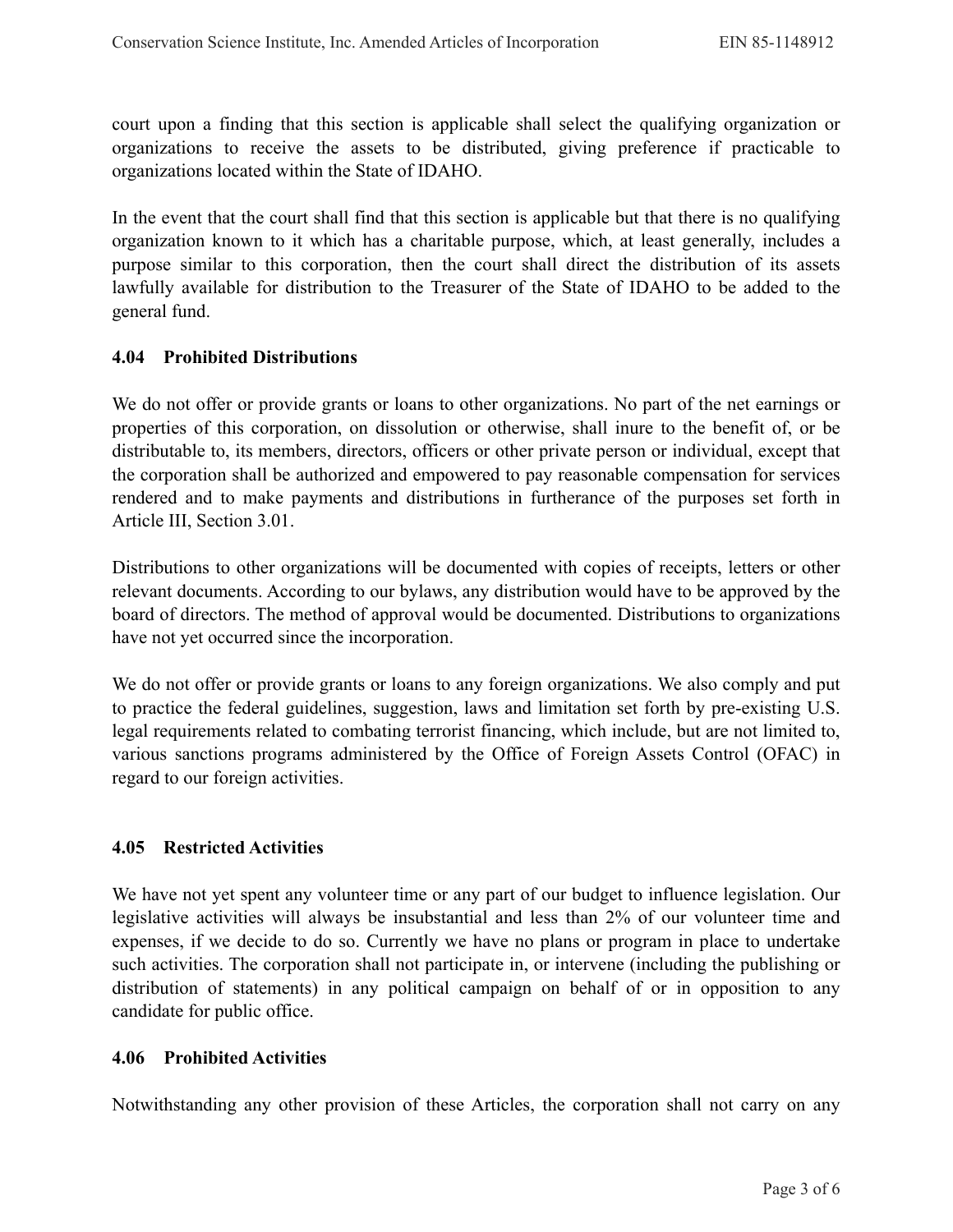activities not permitted to be carried on (I) by a corporation exempt from federal income tax as an organization described by Section  $501(c)(3)$  of the Internal Revenue Code, or the corresponding section of any future federal tax code, or (II) by a corporation, contributions to which are deductible under Section  $170(c)(2)$  of the Internal Revenue Code, or the corresponding section of any future federal tax code.

#### **4.07 Fundraising Activities**

We may send fundraising letters to businesses and individuals at least annually to request that they donate funds to support Conservation Science Institute, Inc. or to be cordially invited to attend our annual fundraising banquet and auction. We may fundraise by telephone solicitation. It involves calling prospective or existing donors and asking for support. We may utilize internet solicitation methods, including but not limited to email, social media contacts and other mediums. We may fundraise by approaching a broad spectrum of entities and individuals in person to share the mission of Conservation Science Institute, Inc. and seek public support. We may accept donations during our lectures and slideshow program and expeditions. We may apply for private or public foundation grants. We will not accept donations on our website. All donations that are received by check will be recorded on the donation form provided as exhibit A, below.

### **ARTICLE V BOARD OF DIRECTORS**

#### **5.01 Governance**

Conservation Science Institute, Inc. shall be governed by its board of directors.

#### **5.02 Directors**

CSI will have no fewer than three and no more than twelve members on the board of directors. The initial directors of the corporation shall be Kathryn Melsop, Steve Sanders, and Rob Wiley.

### **ARTICLE VI MEMBERSHIP**

#### **6.01 Membership**

Conservation Science Institute, Inc. shall have no members. The management of the affairs of the corporation shall be vested in a board of directors, as defined in the corporation's bylaws.

### **ARTICLE VII**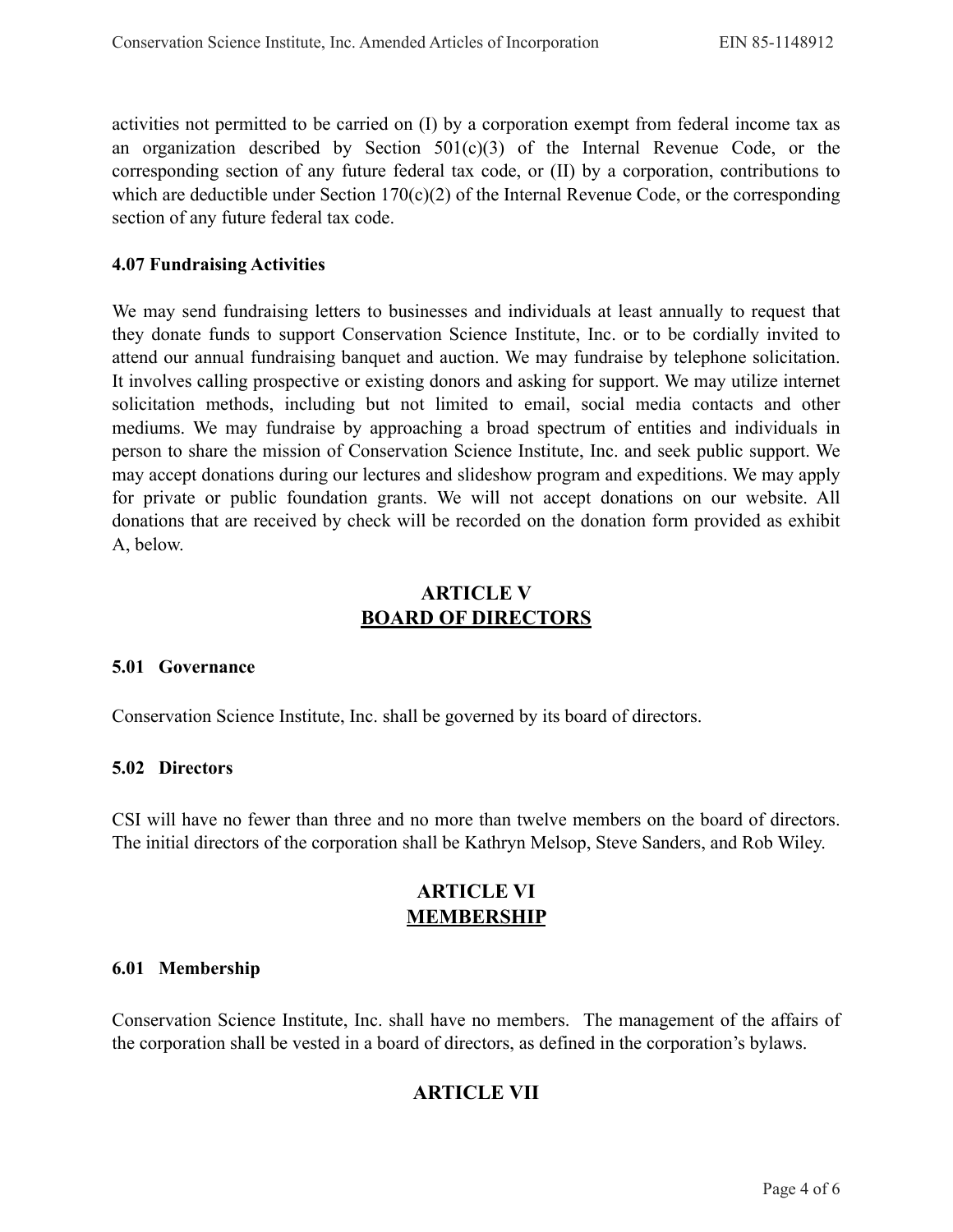### **AMENDMENTS**

### **7.01 Amendments**

Any amendment to the Articles of Incorporation may be adopted by approval of two-thirds (2/3) of the board of directors.

# **ARTICLE VIII ADDRESSES OF THE CORPORATION**

#### **8.01 Corporate Address**

The address of the corporation is:

### Conservation Science Institute, Inc. 1209 Shenandoah Drive. Boise, ID 83712

The mailing address of the corporation is:

Conservation Science Institute, Inc. 1209 Shenandoah Drive. Boise, ID 83712

# **ARTICLE IX APPOINTMENT OF REGISTERED AGENT**

#### **9.01 Registered Agent**

The registered agent of the corporation shall be:

Casey Lott 1209 Shenandoah Drive. Boise, ID 83712

# **ARTICLE X INCORPORATOR**

The incorporators of the corporation are as follow: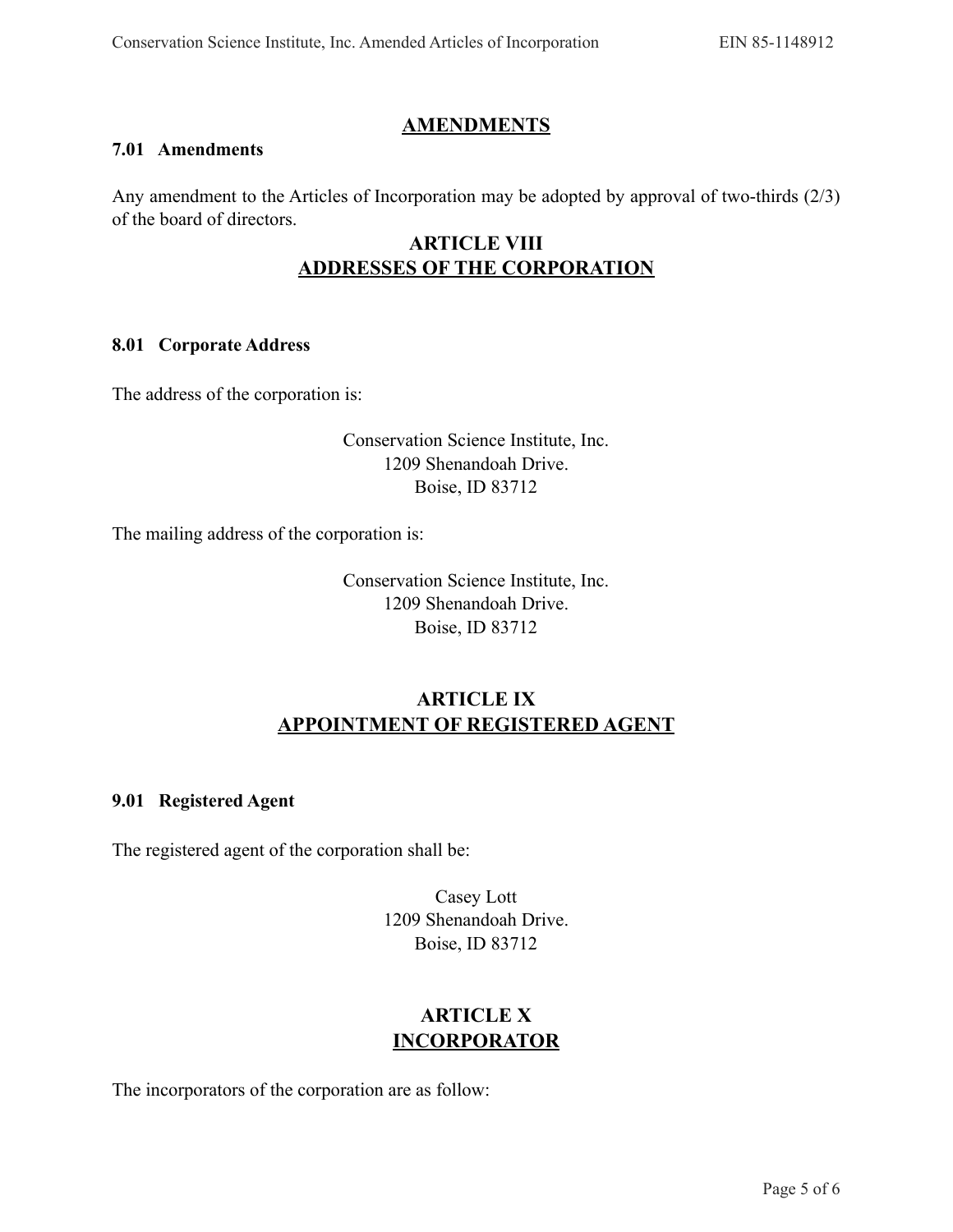### Casey Lott 1209 Shenandoah Drive. Boise, ID 83712

### **CERTIFICATE OF ADOPTION OF ARTICLES OF INCORPORATION**

We, the undersigned, do hereby certify that the above stated Articles of Incorporation of Conservation Science Institute, Inc. were approved by the board of directors on October 26, 2020, and constitute a complete copy of Articles of Incorporation of the Conservation Science Institute, Inc.

 $\triangle$ B $\triangle$ 

Steve Sanders, board secretary, signature: \_\_\_\_\_\_\_\_\_\_\_\_\_\_\_\_\_\_\_\_\_\_\_\_\_\_\_\_\_

Cary Lot

Casey Lott, founder

## **ACKNOWLEDGMENT OF CONSENT TO APPOINTMENT AS REGISTERED AGENT**

I, Casey Lott, agree to be the registered agent for Conservation Science Institute, Inc. as appointed herein.

Carg fort

Casey Lott, Registered Agent

Date: 10/26/2020